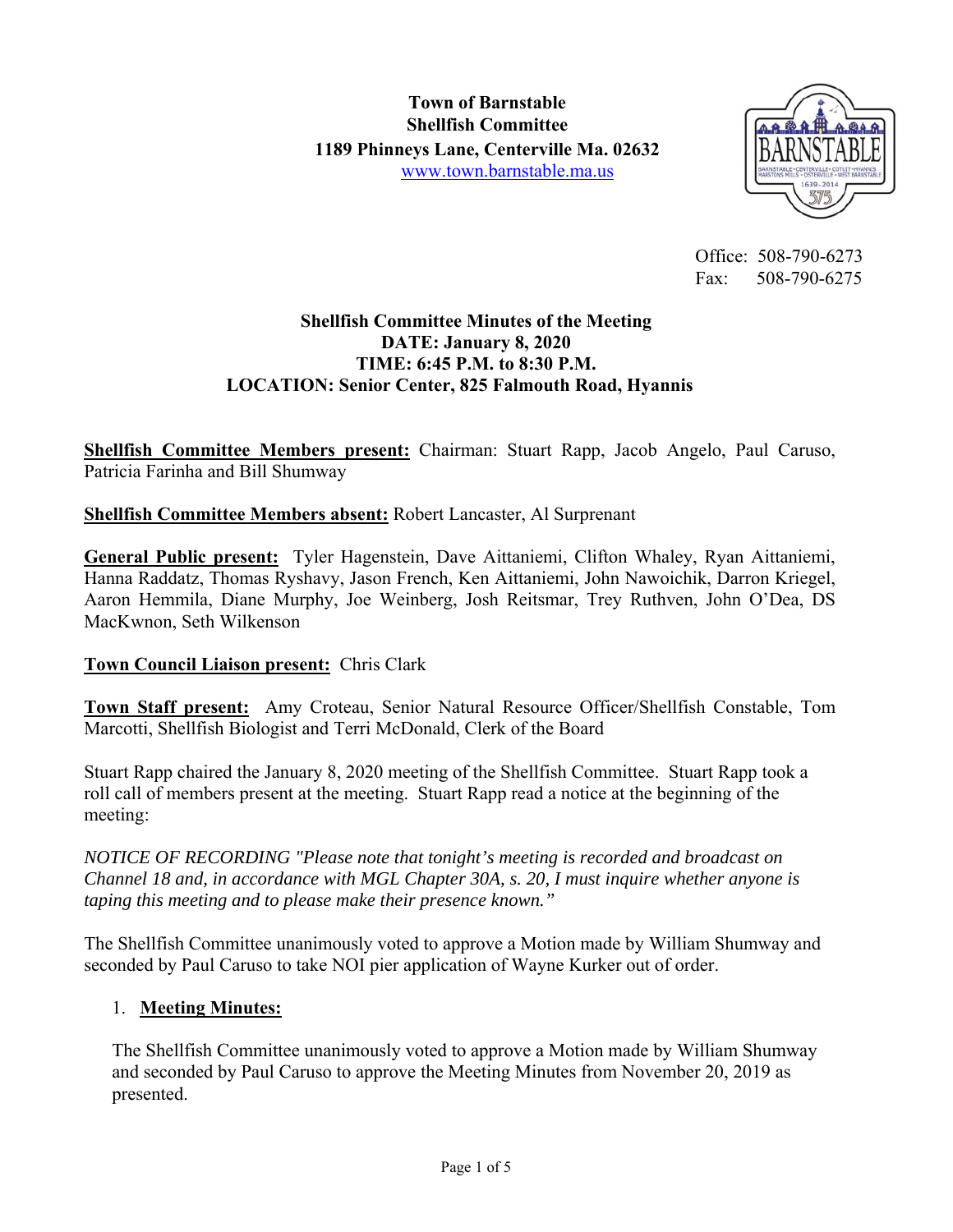# **2. Chairman's Comments: None**

### 3. **Natural Resources Report:**

Tom Marcotti presented an update on the shellfish activities:

Water quality for Scorton Creek in Barnstable Harbor did not pass to open DMF/CCB34.1 and East Bay was not suitable for opening. Additional testing will be performed in the future.

Amy Croteau reported winter gear inspections for aquaculture grant holders is ongoing. We are continuing to have issues of over limits and over taking of seed for oysters at all landings, enforcement is ever present. The Marina and Mooring Appraisals have been completed for DMF. This topic will require further in depth discussion in the coming months. Mike Hickey, DMF head of Shellfish Division is retiring on Friday, there is no replacement yet. Grant boundaries issues are still on going, addressing now with the Town and State. 2020 Shellfish Permits are in, volunteers have until January 31, 2020 to reserve their low numbers which will be available to the general public on February 14, 2020. There have been a few tribal interactions this winter at Scudder Lane. Natural Resources is working with DMF and State EPOs to address these issues.

| Applicant:<br>Application:<br>Location: | Paul Hamblin<br>Transfer of shellfish aquaculture site (ng024, 2 acres) licensed to Christina<br>Laurie (lic. $\#10-04$ ) to Paul Hamblin, and issuance of a new license to<br>Paul Hamblin for 5 years<br>ng024: A designated portion (2 acres) of intertidal flat in the mid-<br>Barnstable Harbor north of Huckins Island as recorded on a map at the<br>G.I.S. Unit |
|-----------------------------------------|-------------------------------------------------------------------------------------------------------------------------------------------------------------------------------------------------------------------------------------------------------------------------------------------------------------------------------------------------------------------------|
| Applicant:                              | Christina Laurie                                                                                                                                                                                                                                                                                                                                                        |
| Application:                            | Transfer of shellfish aquaculture site $(ng016, 2 \text{ acres})$ licensed to Paul<br>Hamblin (lic.#14-07) to Christina Laurie, and issuance of a new license to<br>Christina Laurie for 5 years                                                                                                                                                                        |
| Location:                               | ng016: A designated portion (2 acres) of intertidal flat in the mid-<br>Barnstable Harbor north of Sand Island as recorded on a map at the G.I.S.<br>Unit                                                                                                                                                                                                               |
| Applicant:                              | Les Hemmila                                                                                                                                                                                                                                                                                                                                                             |
| Application:                            | Transfer of shellfish aquaculture site (ng056) licensed to Les Hemmila<br>(lic.# 95-1) to Aaron Hemmila                                                                                                                                                                                                                                                                 |
| Application:                            | Transfer of shellfish aquaculture site (ng056, 1.97 acres) licensed to Les<br>Hemmila (lic.#95-1) to Aaron Hemmila, and issuance of a new license to<br>Aaron Hemmila for 5 years                                                                                                                                                                                       |
| Location:                               | ng056: A designated portion (1.97 acres) of intertidal flat in Barnstable<br>Harbor at the end of Bone Hill Road as recorded on a map at the G.I.S.<br>Unit                                                                                                                                                                                                             |

#### **A. Notification of Shellfish Aquaculture Licensed Sites Transfer Applications:**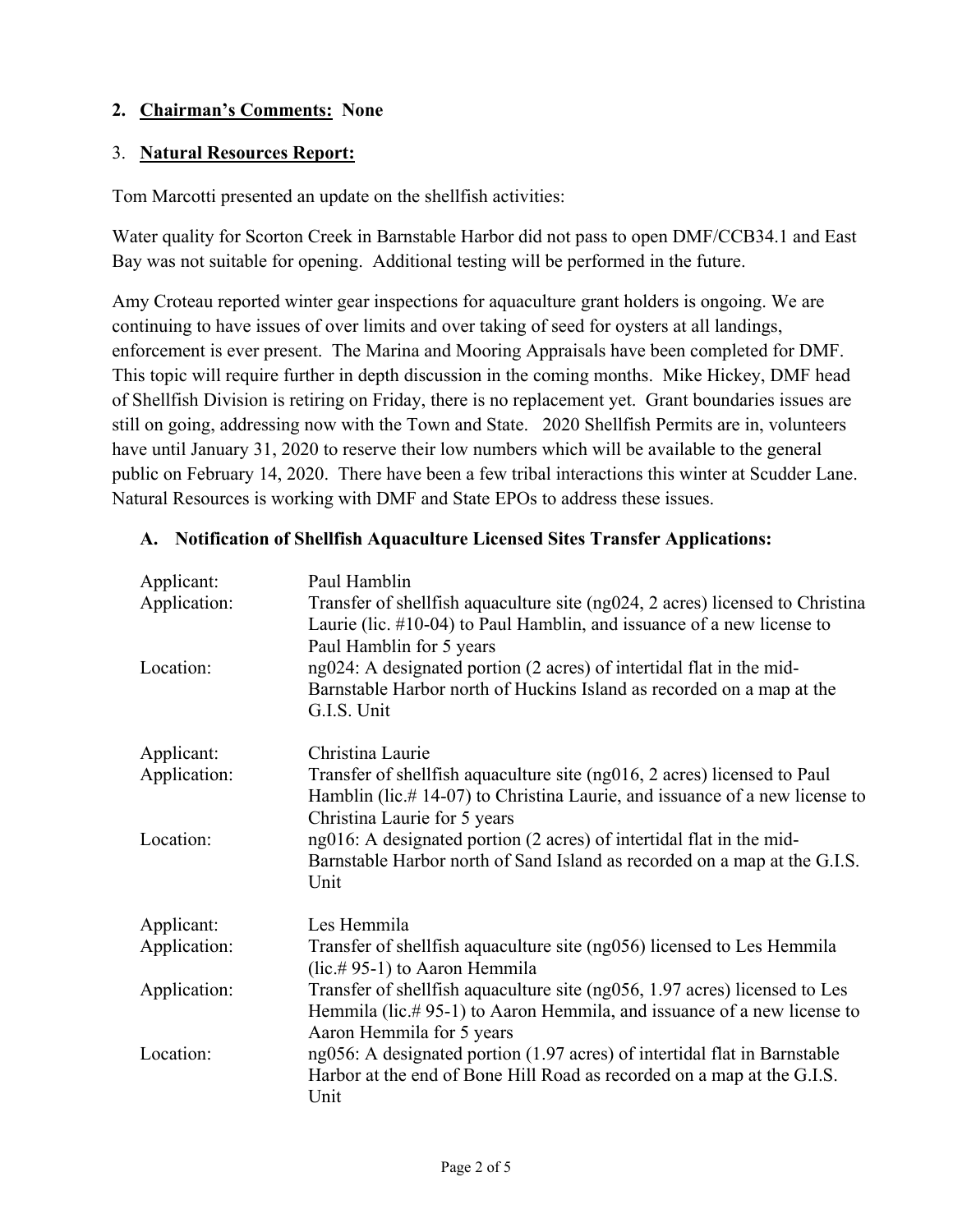The Town Manager, Natural Resources and Shellfish Committee had no concerns with these three transfers. No vote taken.

#### **B. Status of pending NOI pier applications before the Conservation Commission:**

| Applicant         | Robert J & Rita M Davis                               |
|-------------------|-------------------------------------------------------|
| Project Location: | 986 Seaview Ave                                       |
|                   | Osterville, MA 02655                                  |
|                   | Map 091 $\&$ parcel 002                               |
| Proposed Project: | Site plan proposed timber bulkhead repair/replacement |

John Day from Sullivan Engineering presented on this NOI. He stated that the replacement will be in the existing footprint, and will occur up on the beach parallel to shore and will be accessed by land. Tom Marcotti will walk the area with John. Tom Marcotti feels that there is minimum to no impact to shellfish. Conservation Commission has already approved the NOI. No vote taken.

| Wayne Kurker, Dockside Marina LLC                                                |
|----------------------------------------------------------------------------------|
| 0 School St, Hyannis, MA 02601                                                   |
| Map 326 $\&$ parcel 121/001                                                      |
| Reface bulkhead and complete all previously approved improvements and<br>repairs |
|                                                                                  |

This is located in a permanently closed shellfish area. The Committee has no concerns. No vote taken.

| Applicant:        | Crosby Yacht Yard, Inc.                                                      |
|-------------------|------------------------------------------------------------------------------|
| Project Location: | 41 Cockachoiset Lane, Osterville, MA 02655                                   |
|                   | Map 116 $\&$ parcel 009                                                      |
| Proposed Project: | To complete work begun under SE3-4853 for the removal of fire damaged        |
|                   | wharf and pier, existing marine railway, and all appurtenances,              |
|                   | construction of timber pier deck, planting bed, solid filled bulkhead / fork |
|                   | lift launching pad, boardwalk, and maintenance dredging, and proposed        |
|                   | widening of approved boat launching access boardwalk from 2' to 4'           |

John O'Day from Sullivan Engineering addressed the Committee regarding this NOI. This is an area that previously burned down. Permit expired and they are restarting the project. No vote taken.

| Applicant:        | James F & Kerri J Pinho                                             |
|-------------------|---------------------------------------------------------------------|
| Project Location: | 65 Short Beach Road, Centerville, MA 02632                          |
|                   | Map 206 $\&$ parcel 105                                             |
| Proposed Project: | To do maintenance dredging in a $90'$ X $90'$ area around the pier. |

John O'Day from Sullivan Engineering addressed the Committee regarding this NOI. This is a maintenance dredge to -4 feet. There is a previous dredge footprint and Conservation Committee has approved this NOI. Original permit goes back to the 1930s. This is a closed area. No vote taken.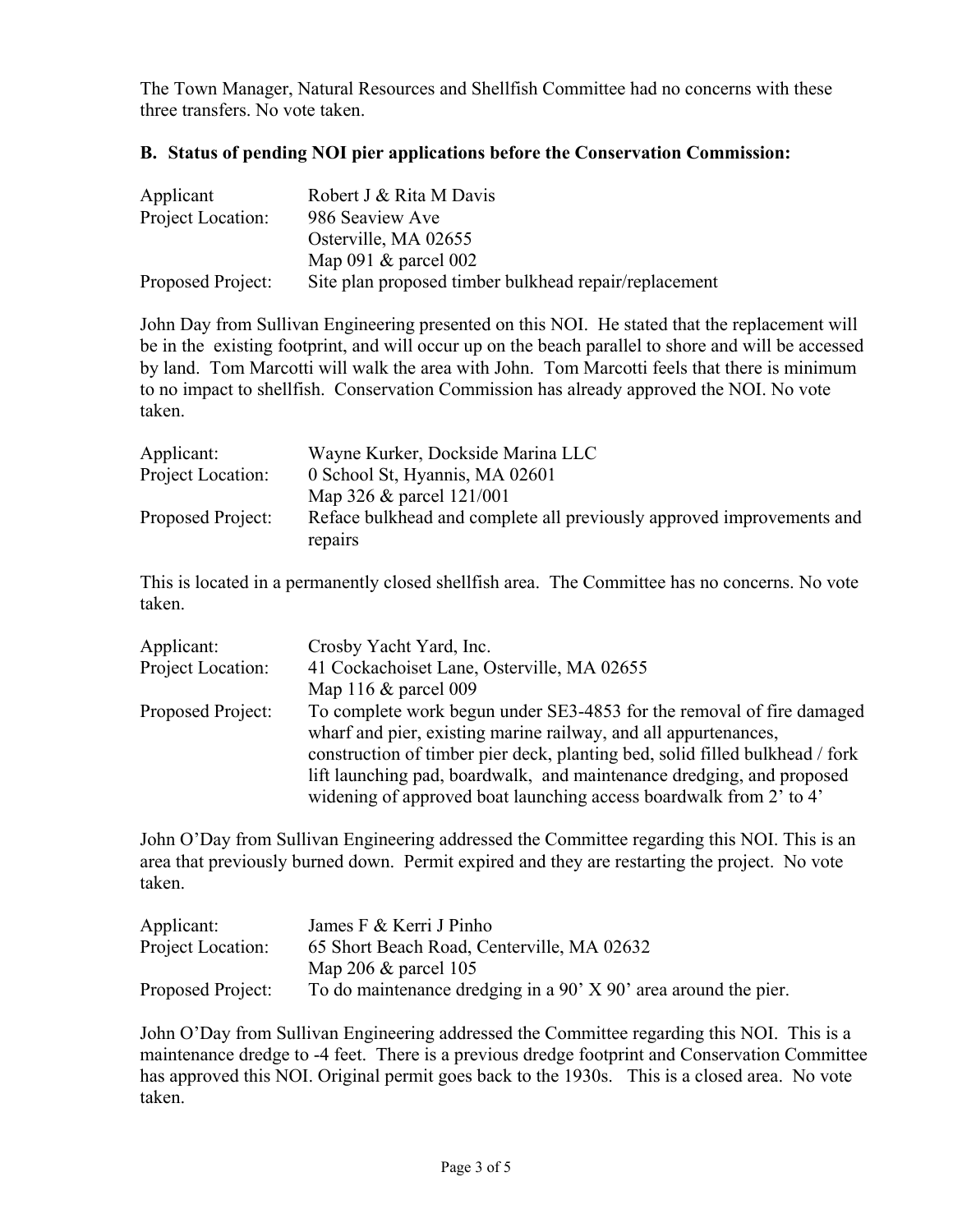| Applicant:        | James Herrington, Halls Creek Preservation Fund Inc.,                |  |
|-------------------|----------------------------------------------------------------------|--|
| Project Location: | Multiple locations in Hyannisport                                    |  |
|                   | Map & parcel: Various                                                |  |
| Proposed Project: | To perform dredging, beach nourishment to Squaw Island Barrier Beach |  |
|                   | and Green Dunes Beach and repairs to jetties.                        |  |

Hannah Raddatz from BSC Group addressed the Committee regarding this NOI. This project is part of an improvement dredge and the permit is originally from the 1950s. Plover habitat is now established in the original area so the footprint needs to change. There will be a 50 feet wide channel and -4 depth, project to be completed through winter time. The project is approximately 50 feet within viable shellfish area. Additional bulkhead and jetty repairs will be made. No shellfish exists on the spit as it is underlined by peat. Beach Nourishment on Green Dunes that will be delivered by barge. Any nourishment on spit will come from the road. The spoils will be used for the spit and Green Dunes area. The public requested that water quality testing be performed before, during and after the project, it will be brought to the attention of the Board in charge of the project. They are waiting to hear back from Natural Heritage and the Conservation Meeting is soon. After much discussion the Shellfish Committee took no vote.

| Applicant:<br>Project Location: | Geoffrey S & Laura A. Rehnert<br>285 Seapuit Road, Osterville, MA 02655                                                                                                                                     |
|---------------------------------|-------------------------------------------------------------------------------------------------------------------------------------------------------------------------------------------------------------|
|                                 | Map 95 $&$ parcel 7-1                                                                                                                                                                                       |
| Proposed Project:               | To modify the existing pier's end platform with a new ramp and float<br>extending 11 feet further into Dam Pond. The piles will be replaced;<br>lighting, water and electrical services will be maintained. |

This was heard and approved yesterday by Conservation Commission with a slight modification to their float system. Tom Marcotti viewed the area yesterday and stated that there are no resources in that area. No Vote was taken.

| Applicant:                   | John J & Dorothy A Remondi                                                                    |
|------------------------------|-----------------------------------------------------------------------------------------------|
| Project Location:            | 150 East Bay Road, Osterville, MA 02655                                                       |
|                              | Map 140 $&$ parcel 116                                                                        |
| Proposed Project:            | To allow previously authorized dinghy dock to remain in place year-                           |
|                              | round.                                                                                        |
|                              | This was heard and approved yesterday by Conservation Commission. This project is actually in |
| Parker River. No vote taken. |                                                                                               |

| Applicant:        | D.J. MacKinnon                         |
|-------------------|----------------------------------------|
| Project Location: | 33 Oyster Place Road, Cotuit, MA 02635 |
|                   | Map $035 \&$ parcel 101                |
| Proposed Project: | Pre-NOI for a proposed dock.           |

John O'Day, Sullivan Engineering presented for this Pre-NOI, pre-design. The property is located next to Cotuit Town Dock. Open to idea of gifting land area to Town for bathrooms or offices, and give dock space to Fire Department. The property was an original Cotuit Oyster Company site. Would like to remove solid area and restore area and put in timber pier. The public had a lot of input into the discussion and comments were made for the need of more dockage to accommodate commercial fishery boats. No vote was taken.